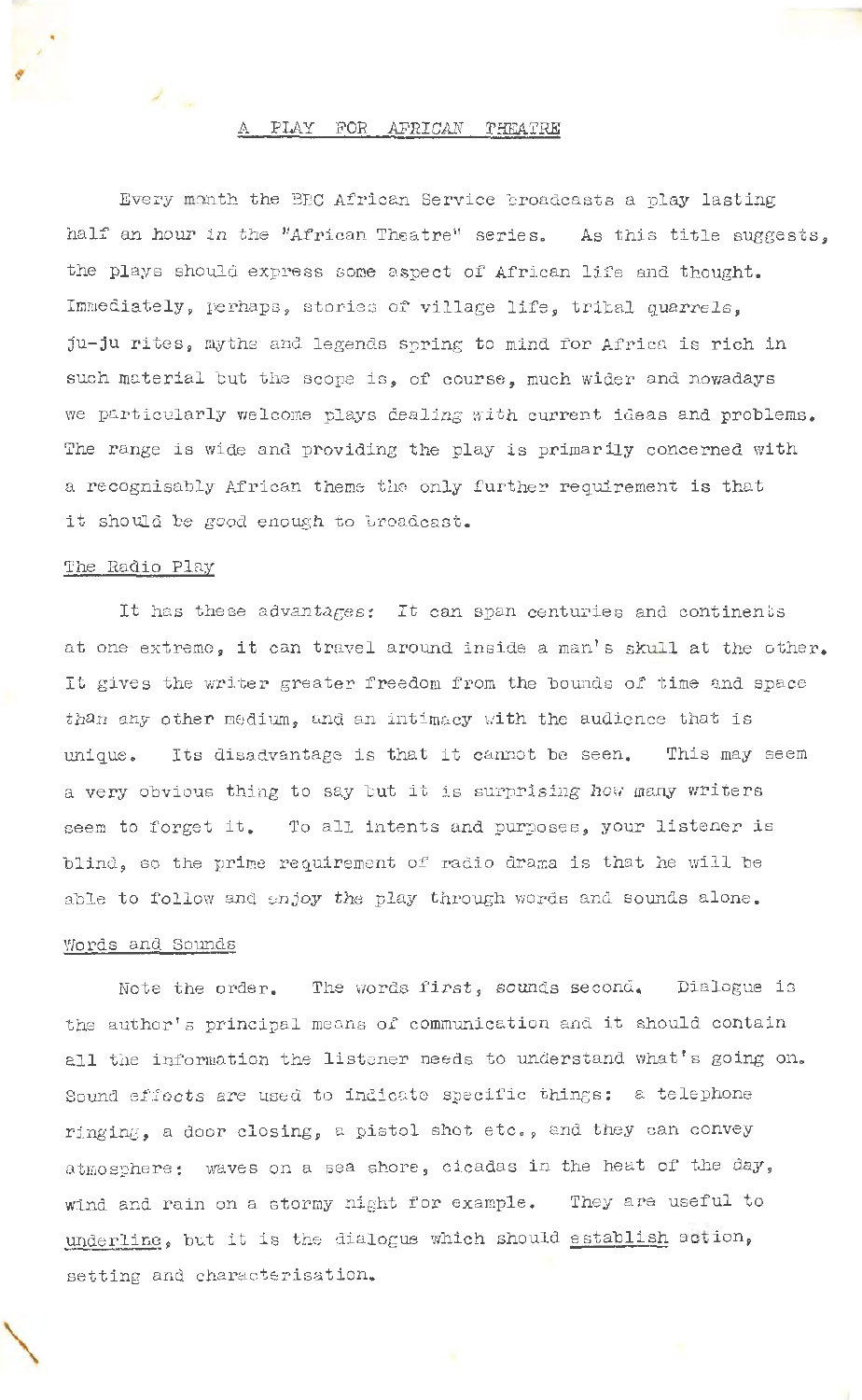### Character

This is perhaps the most difficult element to achieve successfully. It is also the most important, because however ingenious your plot may be it is the people who propel it along who really hold the listener's interest. If, as written, they all talk exactly alike, if their dialogue is "literary" not natural, if there are no clues to personality in what they have to say, then they will not spring from the page as living people however hard the actors to to make them sourd convincing. Good characterisation depends very much on the author's power of observation and his ability to transla this power into words alone. At the beginning of a play it is best to limit the number of characters involved so that you can give eacl one enough to say to establish an immediate interest, so that the listener can get to know them and recognise them as individuals. Then, ideally, the main characters should be "built-up" so that we learn more and more about them as the play progresses.

# Plot

Within half an hour there isn't much time to start, develop and end a story which has too many threads running through it. As a rule it's best to concentrate on your basic situation and allow it to grow clearly until it is resolved. A sub-plot is a good idea as a relief from the main argument but it should be woven in carefuso that it doesn't gain the upper hand and muddle the intention. It follows from this that you won't want too many characters. In practice, we find that a cast list of up to 9 or 10, including main and subsiduary characters, is as much as you would require within the time. And, of course, you can use many less. Similarly, though radio can take you anywhere you like, it's a mistake to have too many different locations unless the story absolutely demands ti-They all have to be explained in the Sialogue, and there is a dange of confusing the listener who might be wondering. where he is when let

 $-2 -$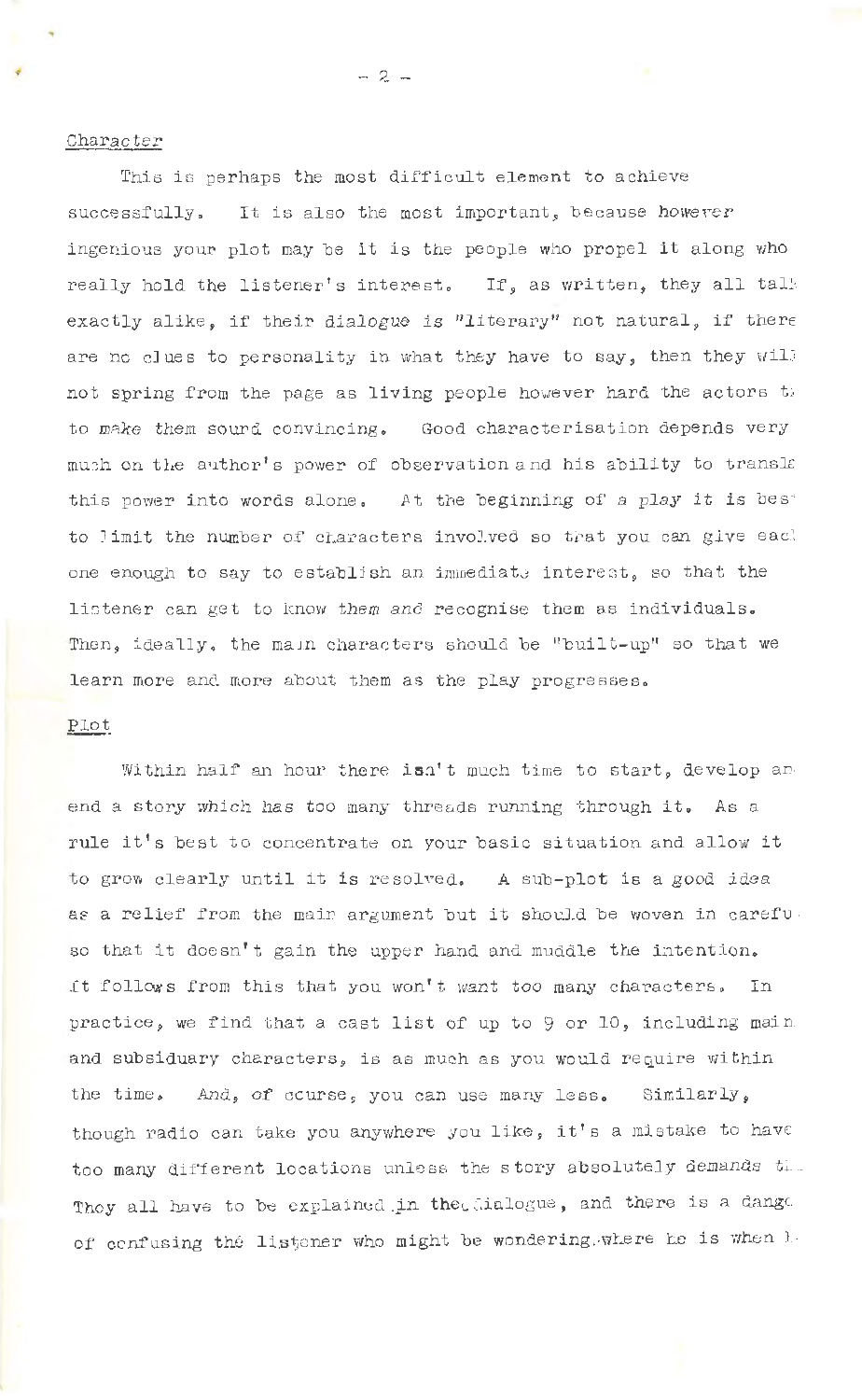should be concerned with what the characters are saying. The shaping of your story is important. It's a good plan to jot down a synopsis before setting to work on the play proper. This will give you an idea of how to space out the incidents you wish to emphasise , where you can place your climax, and how you can vary the appearances of your characters. You also have to give your play a convincing conclusion - often far from easy - but if the end is weak then your listener will feel let down and, after all, that's his lact impression from the whole 30 minutes.

## Technique

One has to face it: this can only be acquired with experience and stems basically from the author's ability to imagine accurately iri his mind what his play will sound like when produced and to write it down in the form of a practical radio script. It might be helpful to mention one or two devices. The first, and most often used, is the fade. Fading into a scene is useful when you want to convey that the action has already begun. It can be economical in that it saves unnecessary explanation providing all is made clear in the ensuing dialogue. For example a scene between two people quarrelling might be more effective if we join them when they are already worked up rather than starting from scratch. The "fading in" material must not, of course, contain any important information until the scene is established. Not like this:

# $\Delta$  (FADE IN)

KOFI: Lisa, it's already midnight and you've been going on at me for hours. Why don't you shut up. We argue and argue and we get absolutely nowhere.

·- 3 -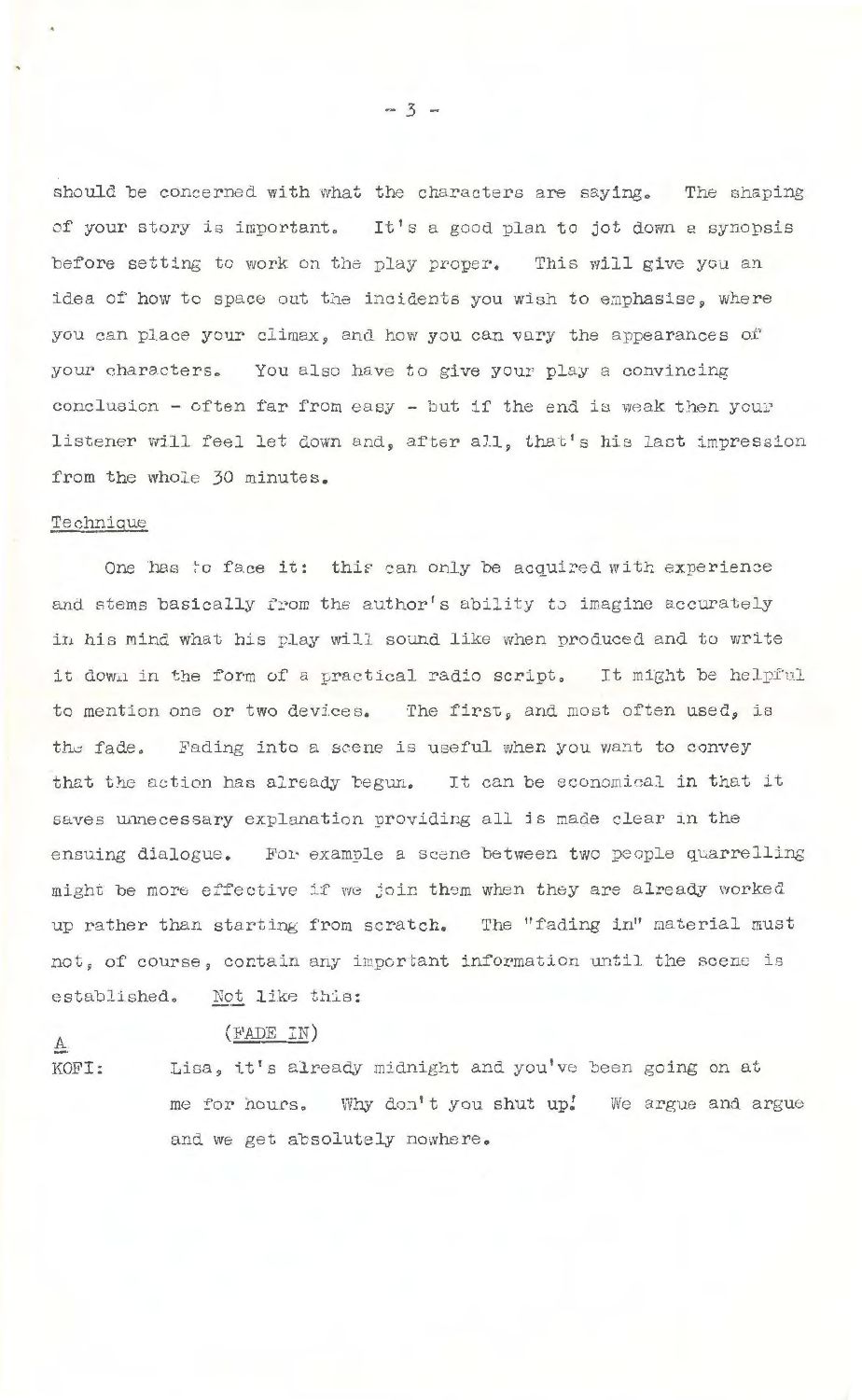Better like this:

# $(FADE IN)$

 $\mathbf{B}$ .

KOFI: We've been arguing and arguing for hours, and we've got absolutely nowhere. It's nearly midnight and still you keep going on at me. Why don't you shut up, Lisa!

In 'A' the name of a character and the time are given at the start of the first line. In 'B' the dialogue is practically identical but there is enough material with which to fade up before these two vital pieces of information are given.

Fading out of one scene and into another can help you denote either the passing of time or a change in location, or both together, as in this example:

- Hurry up, Lisa, or we'll be late at the church. Why, KOFI: woman - aren't you ready yet?
- Er... yes, I think so. Oh! I must make sure my lovely LISA: new hat is straight. There. Don't you think I'll look prettier than the bride?
- Remember, it's rot your wedding. Now, come on! KOFI: We're going to be the last to get there, I know we are.  $($  FADE)

(FADE IN: ORGAN PLAYING "HERE COMES THE BRIDE") EFFECTS:

(whispering) There, we've just made it. KOFI:

(louder) Where do we go, Kofi? **LISA:** 

Keep your voice down. Here, quickly, into this KOFT: Ssh! pew.

In the extract above there is plenty of material on which to fade. The producer will probably start fading on the line "Now, come on!" and be out by the end of the speech. There would be

 $\rightarrow$   $\downarrow$   $\rightarrow$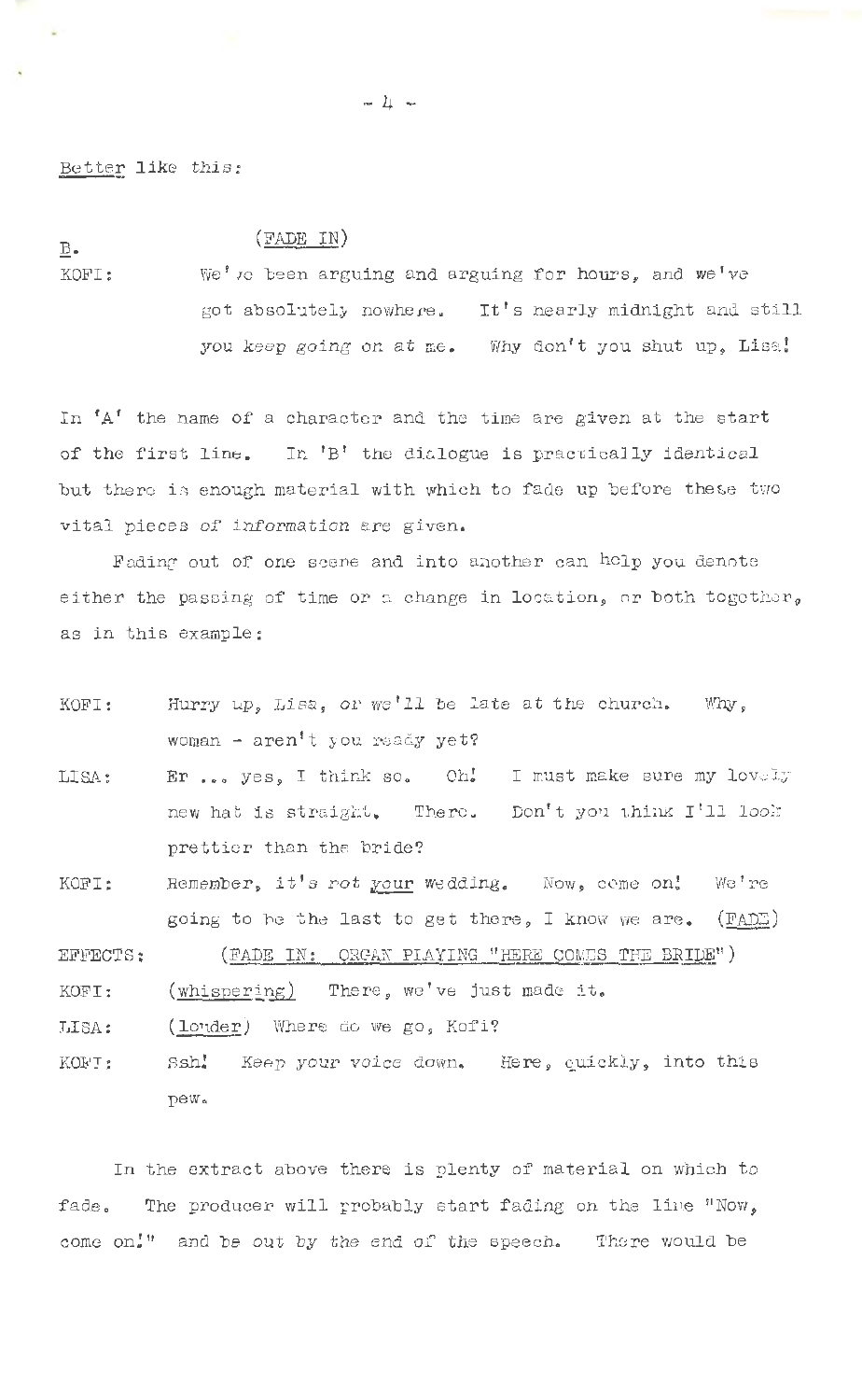a short pause and since we know where we are going from the first scene (we call this "signposting") bringing in the organ indicates that we have got there. The producer might also add some other sound effects to underline that *we* are in church - the creak of a door before Kofi speaks, the squeak of a bench. And he will almost certainly change the acoustic to suit the atmosphere. But, as set out above, the script has quite clearly established all that is required. The fade in/fade out technique is basic to radio but too much of it, particularly at either end of a series of short scenes, can be boring. It is always possible to end one scene "full up" and fade in the next, or vice versa. For instance:

BEN: Njoroge has gone too far this time. I've given him his last warning to keep quiet. This time he's out. He's sacked.

### (FADE IN)

NJOROGE: It wasn't my fault, boss, it wasn't my fault. They tricked me into telling them about the plan.

The lines ending the first scene above are strong and fading would weaken their impact. Fading in the next scene indicates time lapse and the repetition of "it wasn't my fault" gives enough material to fade up and establish that the offending Njoroge is trying to justify himself. Another device you can employ within a scene is to fade out and back to the same character. For instance:

HEADMASTER: First I would like to remind you of the many successes achieved by our pupils during the past year. We have had a record number of passes in both the Senior

- 5 -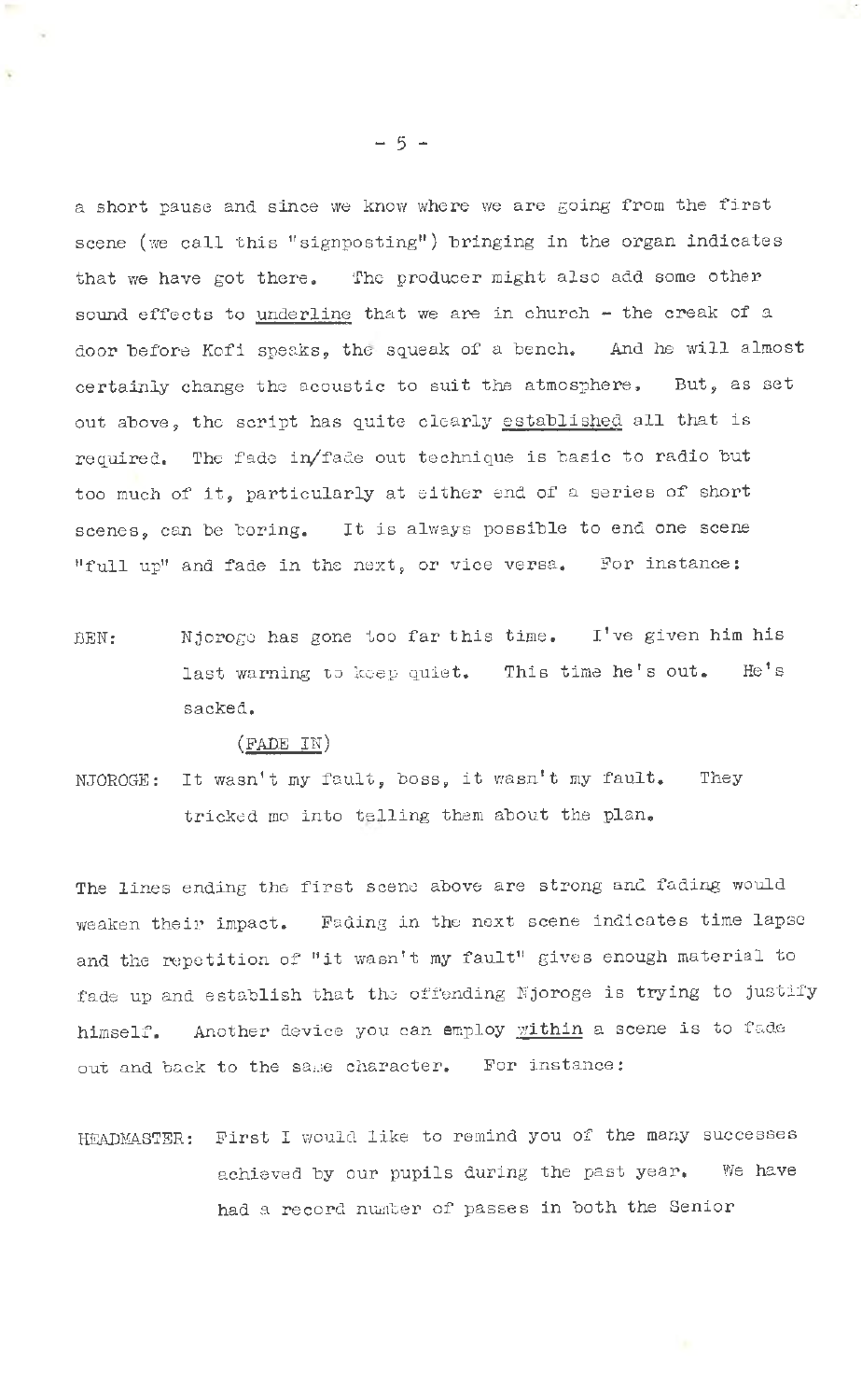National and the Ordinary National Examinations. Out of the 12 candidates entered for  $\alpha$ 

 $($  FADE DOWN - PAUSE - FADE UP)

**ooeo** and so, with pride which I hope you will agree is justified, **we** can look back with satisfaction on one of' the most successful years in this school's history.

The actual point at which the producer will fade will depend on the value of the material but this example shows how, when it is necessary to indicate a time lapse within a scene, you can dispense wlth unwanted dialogue .

Bearing in nind the desirability of limiting the number of locations or settings in the play a telephone conversation is useful when one character has to communicate with another in a different place. Eut be sparing with them. Too many can be tiresome and they should never last very long. The voice at the other end has to be "distorted" technically to get the right effect and the result will be monovonous if prolonged.

Persyective in sound - the relation of the characters to each other and to the listener in terms of space - is something the author must consider if the producer is to interpret his script sutcessfully. Take a scene between a man sitting at a table and his wife washing up at the kitchen sink some distance away. At any one time you can have only one focal point and in this case it is the husband. The actor playing him is therefore placed nearer the microphone than the actress. Assuming that they are both static it would be a mistake to suddenly reverse their importance by letting the wife take over the bulk of the dialogue. Some way would have to be

- 6 -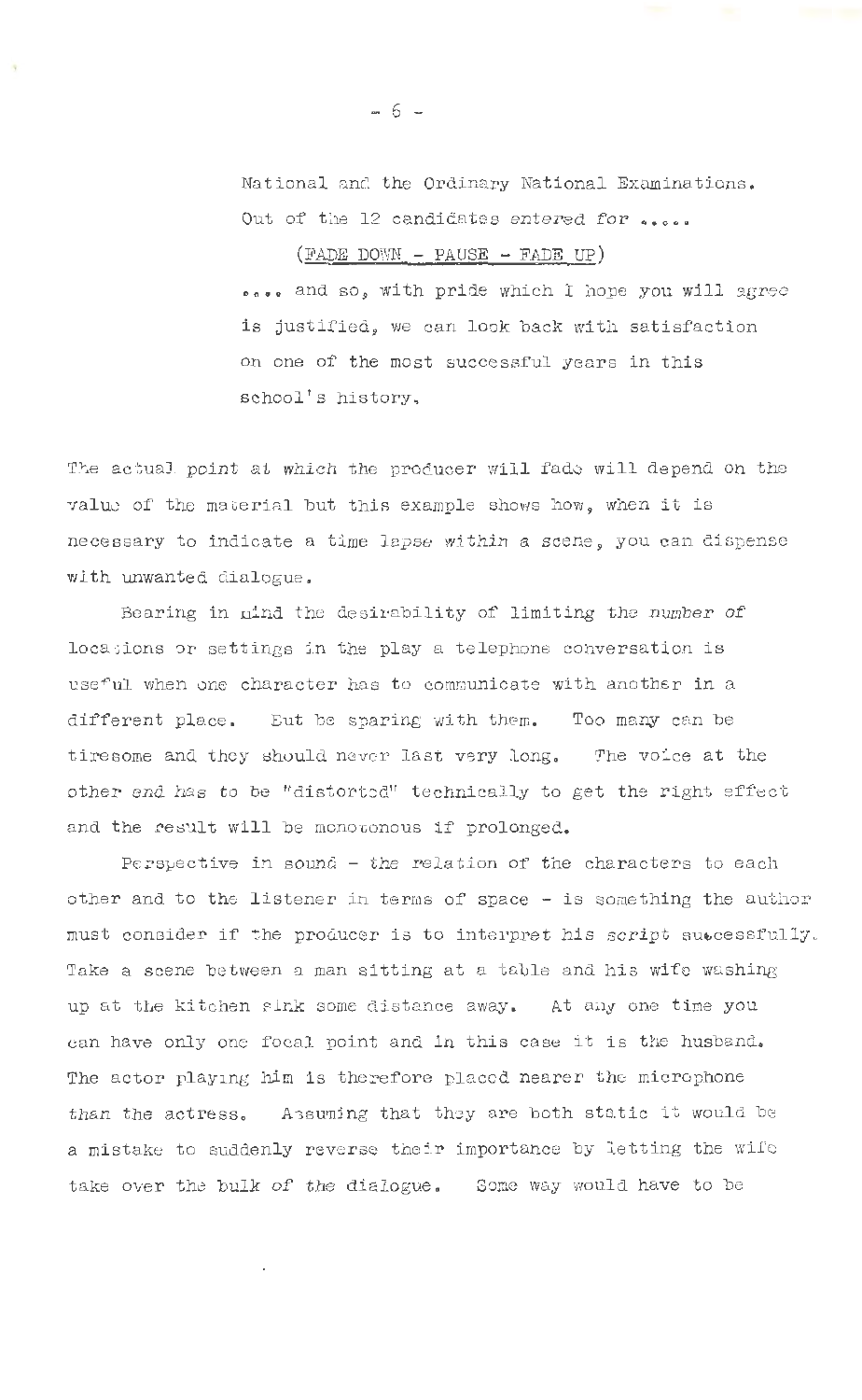found either to manouevre the husband towards the wife, taking the microphone with him as it were, or having her approach him.  $\Box$  rom scene to scene, and even within a scene, you will be changing your focal point constantly but it must be clear from the script that these changes can be managed naturally and convincingly, Again, we come back to the author being able to hear in his mind's ear what he wants to express on paper.

### The Script

It's a help if you type it but. handwritten scripts are perfectly acceptable providing they are clear and legible.

Start with a list of the characters with a brief description of them if possible.

Number the pages consecutively throughout.

Please only use one side of the paper.

Have a reasonable margin between the names of the characters and their speeches.

Clearly differentiate between any technical directions for sound effects etc. and those parts of the script intended to be spoken.

For half an hour a script should have approximately  $24$  foolscap pages - or something like  $4,000$  words: it's better to send too much than too little because the producer must always have more material than he can use, since it is quite impossible to judge accurately the length of a play until it's performed in the studio. If you can suggest possible cuts by bracketing them in the script this is a great help.

Occasionally we broadcast a "double bill" of two plays within the half hour, so shorter scripts are also acceptable  $-$  12 pages or so. This will only allow a fairly simple story, but if the idea is a good one, the characters interesting, and the material suited